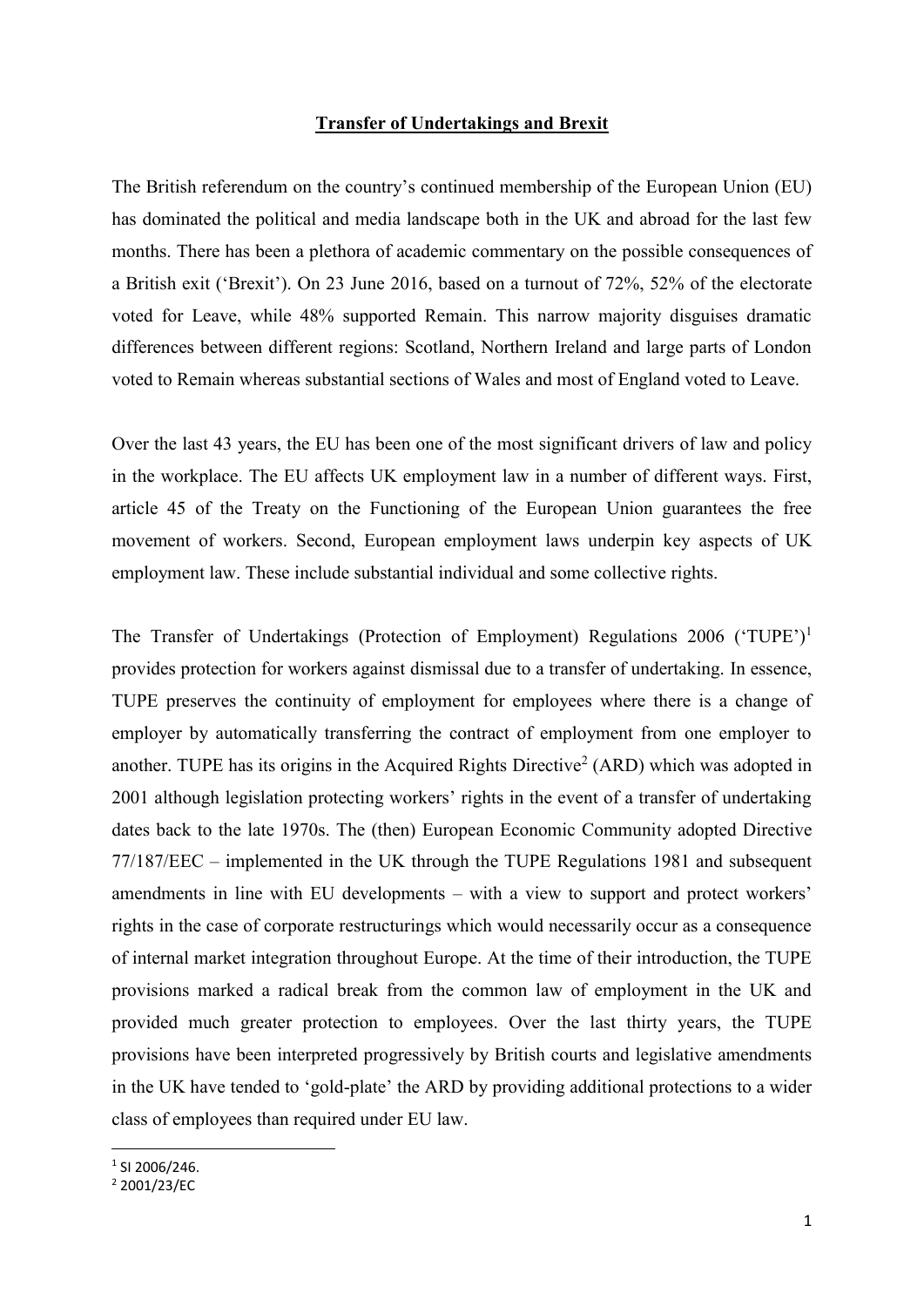The ARD, as interpreted by the Court of Justice of the European Union, applies to a wide range of transfers of undertakings, including 'atypical' business restructurings or reorganisations (such as 'contracting out', 'outsourcing' or 'contracting in'), in both the private and public sectors. The ARD's provisions will be well known to UK employment lawyers: it preserves continuity of employment and protects employees against variations of their terms and conditions owing to the transfer. In addition, the ARD also makes provision for information and consultation proceedings before a transfer is to take place. The UK has, in the past, through TUPE provided enhanced protection in relation to restrictions on changes to terms and conditions and introduced the concept of a 'service provision change'. Although the former example of 'gold-plating' was removed in 2014, the latter still stands as an exclusively UK enhancement to the minimum requirements of EU law.

What then might the implications be of Brexit for TUPE?

Much depends on the future relationship between the EU and the UK. Potential options include (continued) membership of the European Economic Area (EEA) and/or the European Free Trade Association (EFTA); a series of bilateral deals with the EU; or a 'hard' Brexit whereby the UK's relationship with the EU is governed only by the World Trade Organisation's rules. Should the UK negotiate (continued) membership of the EEA, then most EU laws on workers' rights, including the ARD, would continue to apply. In addition, any future laws adopted by the EU in the field of employment law may apply to the UK. Finally, the case law of both the EFTA Court and the Court of Justice of the European Union would be of relevance.

In the case of the UK negotiating a series of bilateral deals with the EU in order to gain enhanced access to the single market, it is also likely that the UK will continue to have to abide by EU employment laws, including the ARD, so as to prevent distortions of competition. Should the UK choose to leave the EU completely, a UK government would be free to apply- in the sense of mirroring in UK law and practice – any future EU employment laws where it agrees on its content. Based on long-standing opposition of some past UK Governments to certain EU social rights, one independent legal opinion commissioned by the Trades Union Congress (TUC) in the run-up to the referendum vote (M. Ford QC, *Workers' Rights from Europe: The Impact of Brexit*, 10 March 2016) identified a number of EU-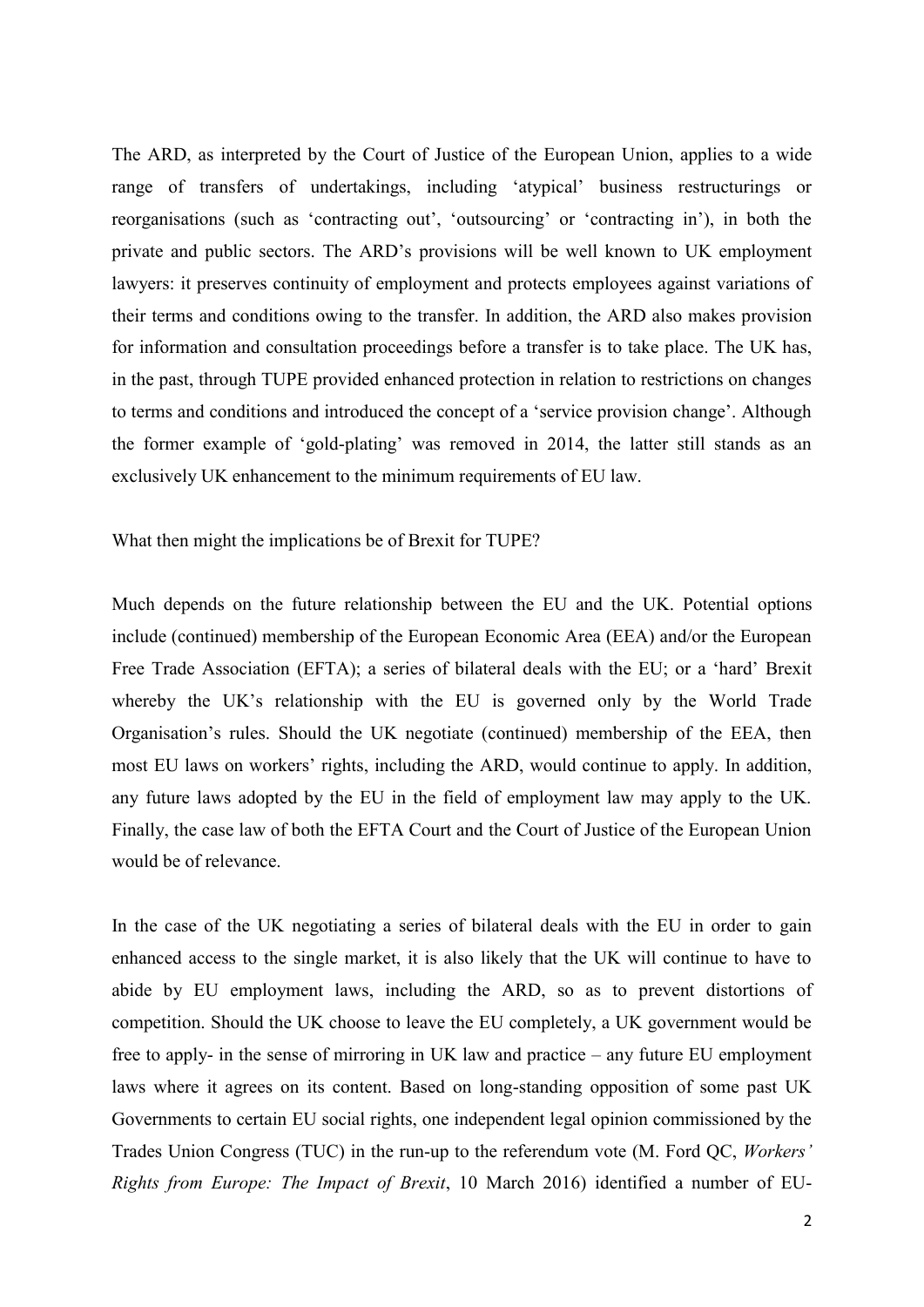derived employment laws which would be especially vulnerable to repeal and/or amendment. These include parts of TUPE such as the rules providing for collective consultation or rules restricting harmonisation of terms following a transfer.

In the absence of an obligation to abide by harmonised EU rules, there is a risk that the UK will seek competitive advantages by abolishing employment laws that are onerous for employers. In this case, TUPE may be subject to amendment as part of a general deregulation agenda in order to make ailing businesses more attractive to potential foreign investors by abolishing the protections afforded to workers in the event of a transfer of undertaking. As Ford points out in his advice to the TUC, "Brexit offers the real possibility, highly detrimental to many precarious workers, of a return to the [pre-TUPE] position in which transfers terminated employment *tout court*, with no more than the low levels of redundancy pay payable to those with sufficient continuity, or in which an employer can readily adjust terms downwards post-transfer by the simple device of dismissal and re-engagement." (p. 39).

However, one must question the extent to which a future Government will actually repeal existing rights once given the chance, especially as the UK's labour market is already one of the least regulated in the EU. According to the OECD's employment protection index, the UK comes in at 31 out of 34 rich countries. There is little evidence to suggest that TUPE deters foreign investors or purchasers of undertakings, as employees who are surplus to requirements can usually be made redundant with relatively little difficulty.

Following Brexit, though, there will no longer be access to the CJEU for individual claimants (currently through the preliminary rulings procedure) and EU law provisions (such as article 19 TFEU) which require Member States to provide effective procedures and remedies for the enforcement of employment rights will cease to have effect. The future applicability of decisions of the CJEU which has progressively interpreted the ARD and thereby provided for enhanced protections for workers under TUPE is also not clear. UK common law has shown itself as remarkably adept at expanding the common law where necessary in order to make TUPE effective. It may well be, therefore, that judges, following Brexit, will continue to find ways to uphold those rights which have become part of UK employment law.